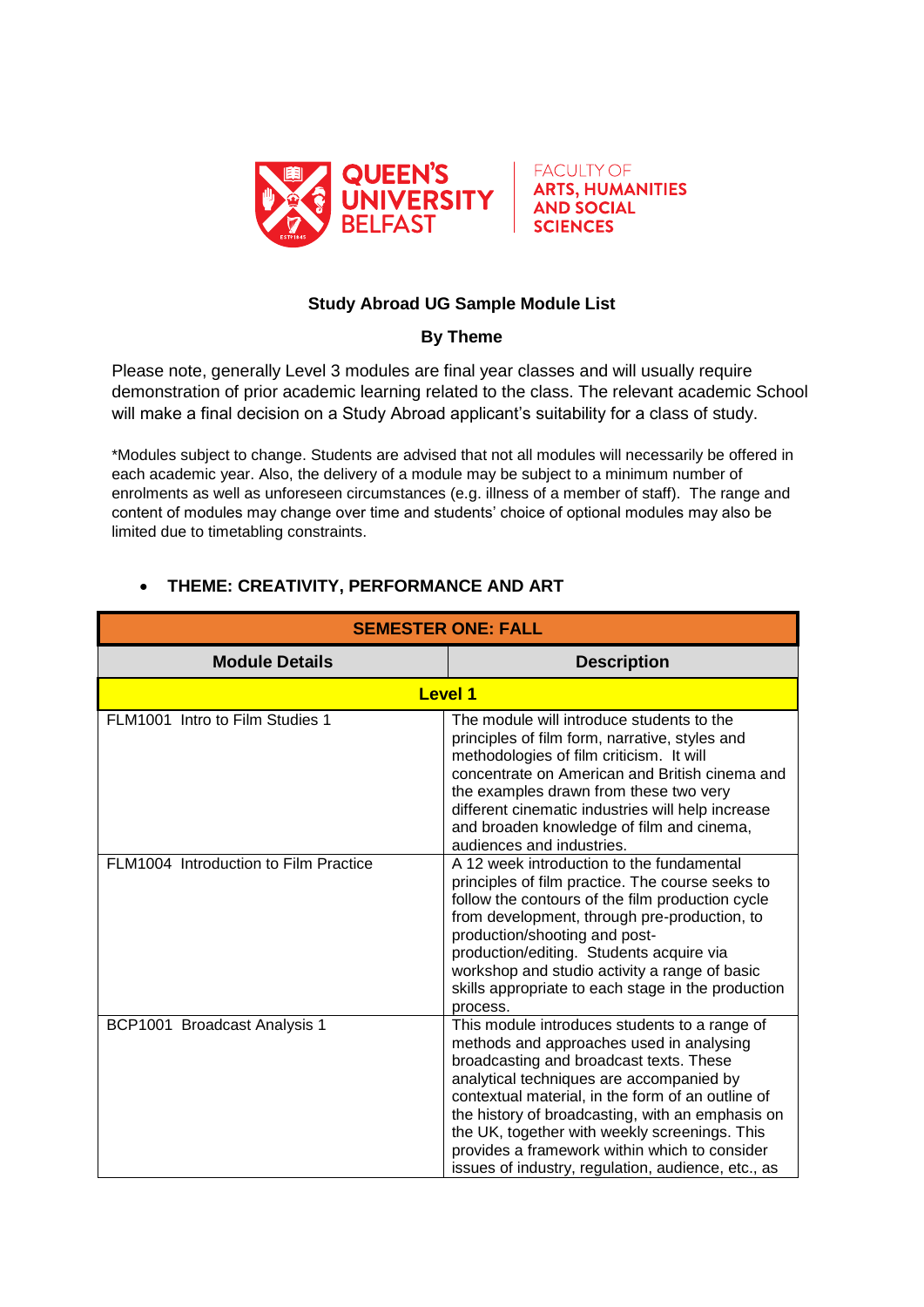|                                        | well as developing a broader awareness of<br>broadcast texts, familiar and unfamiliar, and a<br>deeper engagement with the students' own<br>viewing and listening practices. The academic<br>material and the contextual material will also be<br>of use to students in their reflective essays for<br>practical modules.                                                                                                                                                                                                                                                                                                                                                                                                                                                                                                  |
|----------------------------------------|----------------------------------------------------------------------------------------------------------------------------------------------------------------------------------------------------------------------------------------------------------------------------------------------------------------------------------------------------------------------------------------------------------------------------------------------------------------------------------------------------------------------------------------------------------------------------------------------------------------------------------------------------------------------------------------------------------------------------------------------------------------------------------------------------------------------------|
| BCP1002 Broadcast Production Skills 1  | A practice based class can be seen as an<br>introduction to the technical skills required in<br>broadcast media production, students in this<br>class will conceive, research, develop and<br>produce a number of small media projects as<br>directed by the tutor. Each project should be<br>seen as an initial foray into particularly important<br>skillsets required for good visual storytelling in<br>photojournalism and television supported by<br>reference to cognate work and production<br>theory. Beginning with the still image, students<br>will learn key techniques involved in digital<br>imaging making and photography. Students will<br>be taught in workshops about camera, (still and<br>moving image), lighting, video editing and on<br>building an online website to showcase their own<br>work. |
| <b>Level 2</b>                         |                                                                                                                                                                                                                                                                                                                                                                                                                                                                                                                                                                                                                                                                                                                                                                                                                            |
| DRA2002 Avant Garde Theatre            | Engagement with a range of theatre movements<br>including: Naturalism; Realism; Symbolism;<br>Expressionism; Futurism; Epic Theatre;<br>Surrealism; Dada; Existentialist Theatre; Theatre<br>of the Absurd. Engagement with the work of<br>philosophers and practitioners of the theatre<br>including: Ibsen; Chekhov; Stanislavski;<br>Strindberg; Büchner; Brecht; Marinetti;<br>Apollinaire; Camus; Ionesco.                                                                                                                                                                                                                                                                                                                                                                                                            |
| DRA2045 American Theatre               | This module will consist of weekly two hour<br>seminar/workshops which will combine a<br>practice-based exploration of representative<br>texts with a survey of the historical and cultural<br>context of American theatre in the last two<br>centuries. Students will focus on a specific text<br>for detailed analysis throughout the course,<br>which may include some scene work as actor or<br>director or in a dramaturgical role.                                                                                                                                                                                                                                                                                                                                                                                   |
| DRA2007 Educational Drama              | This is a skills based course, which looks at how<br>theatre and drama techniques may be used in an<br>educational setting as both an aesthetic<br>encounter and a learning tool. In experiencing<br>the key techniques of the practice, students will<br>also examine its history as a form and the<br>theoretical principles on which it is based.                                                                                                                                                                                                                                                                                                                                                                                                                                                                       |
| ESA2002 Performance, Power and Passion | In this module we ask, what is the relationship<br>between performance, power and passion?<br>What kinds of power persist in performance?<br>The module examines performance cross-<br>culturally as a dynamic arena of music and<br>dance in which political, aesthetic and ritual<br>forms are produced.                                                                                                                                                                                                                                                                                                                                                                                                                                                                                                                 |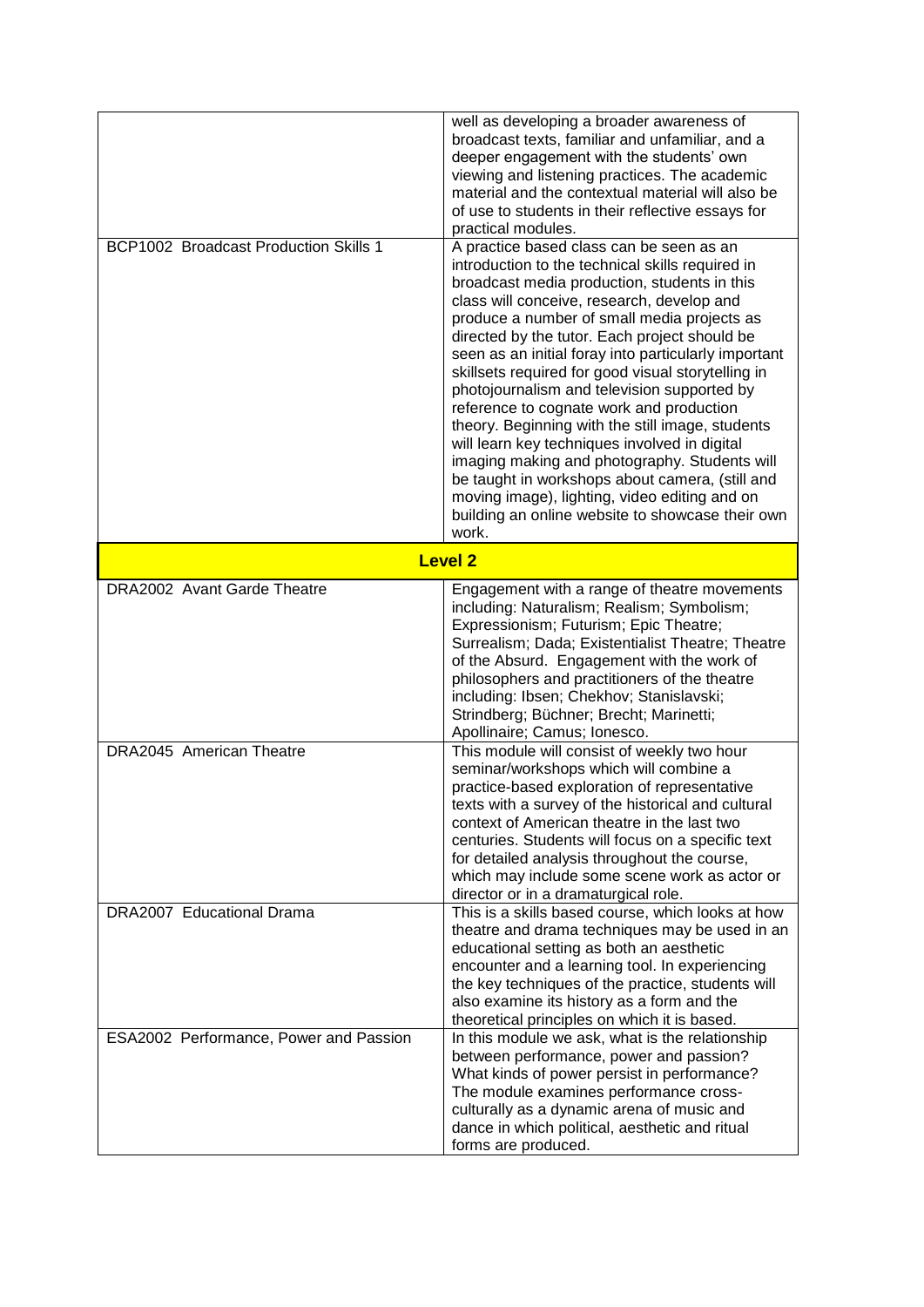| FLM2001 Hollywood Cinema 1                   | The main objectives of the course are to             |
|----------------------------------------------|------------------------------------------------------|
|                                              | introduce students to the industrial-economic        |
|                                              | structures of the American film industry and to its  |
|                                              | aesthetic structures. Particular attention will be   |
|                                              |                                                      |
|                                              | given to the system of genres, to the star           |
|                                              | system, to notions of 'entertainment' and of         |
|                                              | 'audience' and to forms of narrative                 |
|                                              | verisimilitude.                                      |
|                                              |                                                      |
| FLM2012 Documentary Film                     | The module examines key critical issues in so-       |
|                                              | called "non-fiction" filmmaking. Many major          |
|                                              | filmmakers, periods and movements which have         |
|                                              | come to constitute the documentary tradition as      |
|                                              |                                                      |
|                                              | we know it today will be identified, and             |
|                                              | discussed, examining how the formation of the        |
|                                              | various modes of documentary filmmaking are          |
|                                              | partly historical but more importantly, conceptual.  |
|                                              |                                                      |
|                                              | In particular, the module will interrogate the       |
|                                              | commonplace notion of documentary as a               |
|                                              | specific kind of film preoccupied with truth and     |
|                                              | social reality. And yet, every representation has    |
|                                              |                                                      |
|                                              | within it elements of the subjective, the fantastic, |
|                                              | the unconscious and the imaginary just as every      |
|                                              | fiction has elements of the document within it.      |
|                                              | The module will study films that play at the         |
|                                              | border of fiction and non-fiction rather than        |
|                                              |                                                      |
|                                              | assume a distinct category like 'documentary' to     |
|                                              | be elaborated.                                       |
| FLM2026 British Cinema: Nation, Identity and | This module will introduce a number of British       |
| Industry                                     | films from a range of different historical periods.  |
|                                              | Students will consider films in relation to          |
|                                              |                                                      |
|                                              | theoretical issues of national identity,             |
|                                              | representation, class and gender and will also       |
|                                              | explore British film culture to examine issues of    |
|                                              | production, film funding, censorship and             |
|                                              |                                                      |
|                                              | reception. Films studied may include well-known      |
|                                              | examples from British cinema such as Passport        |
|                                              | to Pimlico (Cornelius, 1949), Room with a View       |
|                                              | (Ivory, 1985), or Elizabeth (Kapur, 1998) but will   |
|                                              | also consider a range of less well-studied texts     |
|                                              |                                                      |
|                                              | to explore the breadth and range of 'national        |
|                                              | cinema.' One of the key objectives of the module     |
|                                              | will be to use film examples to address complex      |
|                                              | issues relating to national identity, shared history |
|                                              |                                                      |
|                                              | and popular taste. It will also consider how film    |
|                                              | can be a useful vehicle for understanding and        |
|                                              | addressing such issues.                              |
| MUS2015 Classical Analysis                   | The study of the Classical idiom through analysis    |
|                                              | of selected chamber and piano music by Haydn,        |
|                                              | Mozart and Schubert. The course will define the      |
|                                              |                                                      |
|                                              | basic elements of Classical harmonic language        |
|                                              | and deal also with longer-range formal thinking.     |
| MTE2015 Sound and Design for Screen          | This module introduces sound design in the           |
|                                              | context of audio-visual production. Students will    |
|                                              |                                                      |
|                                              | be exposed to both theoretical and practical         |
|                                              | aspects of design and audio-vision. Lectures will    |
|                                              | introduce concepts to be applied in the analysis     |
|                                              | of sound design in film and animation works.         |
|                                              |                                                      |
|                                              | Students will be asked to develop critical           |
|                                              | strategies for analysis and to produce a             |
|                                              | soundtrack for a given film/video excerpt.           |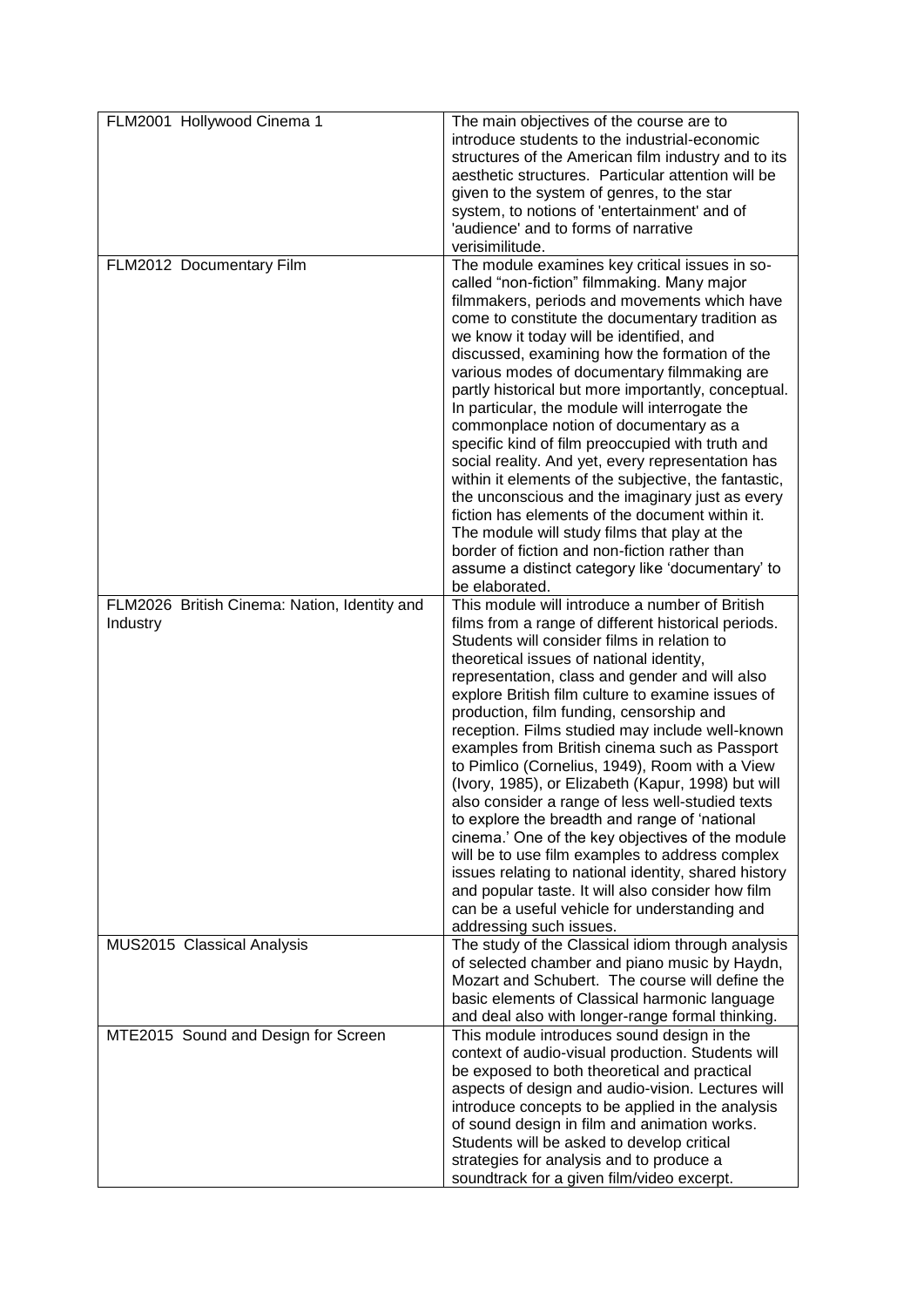| MUS2043 Writing About Music                                                                                                                                         | Students will acquire regular writing practice<br>through engaging with the module workbook<br>which will include short exercises complemented<br>by the lecture structure, to be submitted in week<br>12. Students will also draft and revise a critical<br>review of a music performance as part of the<br>assessment.                                                                                                                                                                                                                                                                                                                                                |
|---------------------------------------------------------------------------------------------------------------------------------------------------------------------|-------------------------------------------------------------------------------------------------------------------------------------------------------------------------------------------------------------------------------------------------------------------------------------------------------------------------------------------------------------------------------------------------------------------------------------------------------------------------------------------------------------------------------------------------------------------------------------------------------------------------------------------------------------------------|
|                                                                                                                                                                     | Level 3*                                                                                                                                                                                                                                                                                                                                                                                                                                                                                                                                                                                                                                                                |
| DRA3010 The Theatre of Brian Friel<br>*Prerequisites may apply. Students may need<br>to show evidence of previous study.                                            | Brian Friel was the most acclaimed playwright<br>from Northern Ireland and one of the most<br>internationally acclaimed playwrights of his<br>generation. Students taking this module will learn<br>how Friel wrote plays that proved to be popular<br>with audiences around the world and gained<br>such approval from leading critics and scholars.<br>In addition to close study of the plays and their<br>production history in the international context,<br>students may have the opportunity to perform<br>the plays in the Brian Friel Theatre at Queen's<br>and the Lyric Theatre, Belfast.                                                                    |
| DRA3042 Post-Conflict Drama: Performing the<br>Northern Ireland Peace Process<br>*Prerequisites may apply. Students may need<br>to show evidence of previous study. | This module will investigate a selection of key<br>canonical and contemporary works of Northern<br>Irish drama produced over the past 30 years of<br>the Troubles through an examination of the work<br>of Brian Friel and Frank McGuinness, Martin<br>Lynch, Marie Jones, Gary Mitchell and others. It<br>will investigate how the Troubles posed<br>particular ideological/aesthetic challenges for<br>playwrights. The module will explore how<br>different authors/theatre companies creatively<br>and critically responded to the Troubles and will<br>examine the complex interrelationships between<br>theatre, politics, performance, society and the<br>state. |
| ESA3002 The Politics of Performance: From<br><b>Negotiation to Display</b><br>*Prerequisites may apply. Students may need<br>to show evidence of previous study.    | In this module we ask, what is the relationship<br>between performance, power and passion?<br>What kinds of power persist in performance?<br>The module examines performance cross-<br>culturally as a dynamic arena of music and<br>dance in which political, aesthetic and ritual<br>forms are produced.                                                                                                                                                                                                                                                                                                                                                              |
| FLM3001 Advanced Film Practice 1<br>*Prerequisites may apply. Students may need<br>to show evidence of previous study.                                              | An examination of film project development<br>exploring the generation and researching of film<br>ideas from initial concept through to script<br>development and testing of creative approaches.                                                                                                                                                                                                                                                                                                                                                                                                                                                                       |
| FLM3024 Film and Music: Theory and<br>Criticism<br>*Prerequisites may apply. Students may need<br>to show evidence of previous study.                               | This module considers how music and image<br>interact in film, and the social and cultural<br>aspects of these associations. Students will be<br>introduced to a range of key theories, in<br>particular those surrounding music in classical<br>cinema, and will obtain a precise understanding<br>of the ways in which music 'works' in film,<br>achieved via the close analysis of a range of<br>filmic texts. The module also considers ways of<br>discussing film music in non-specialist terms,<br>and as such no formal training in music is<br>required to enrol on this module.                                                                                |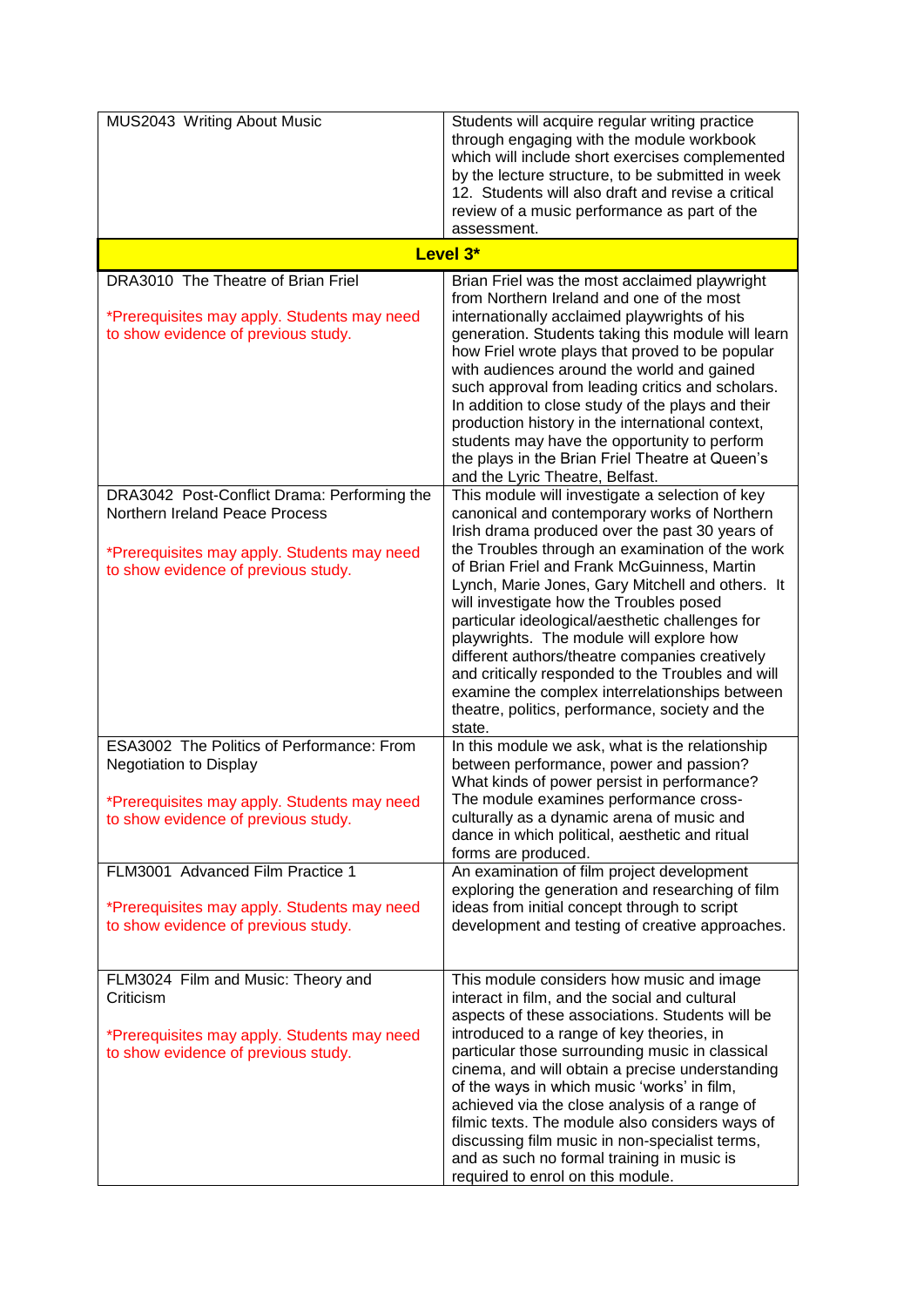| MUS3055 Politics in Popular Song from the<br>This module will look at how music and song<br>French Revolution to Punk<br>have functioned as vehicles for promoting<br>political ideas or as reflectors of cultural<br>*Prerequisites may apply. Students may need<br>philosophies or developments. Themes include:<br>to show evidence of previous study.<br>The expression of democracy in the<br>Enlightenment; "Utility songs" in 19th-century<br>revolutionary movements; Berlin Cabaret<br>communication techniques; Eisler's political song<br>theory; song in Opera of our Time and Epic<br>Theatre; American Civil Rights protest song;<br>politics of folk; the 1960s, youth and counter<br>culture; postmodernism, gender-crossing and<br>pop as artifice; late-1970s punk rock; protest pop<br>in the Thatcher years; techno from Kraftwerk to<br>the Love Parade; 1990s hedonism and rejection<br>of ideology.<br>MUS3033 Bach and Mozart (FULL YEAR)<br>This module will focus on three of Mozart's great<br>operas. Don Giovanni, the charismatic seducer,<br>*Prerequisites may apply. Students may need<br>is one of the iconic characters of 18th-century<br>to show evidence of previous study.<br>opera. Cosi fan tutte is universally admired for<br>the beauty of its writing for voices and orchestra.<br>*Not available to semester Study Abroad<br>Its plot, however, with its cynical test of fidelity,<br>students.<br>remains extremely controversial. The Magic<br>Flute, in part pantomime/circus with magic bells,<br>pad-locked mouths and dancing beasts, is in fact<br>Mozart's most profound exploration of humanity:<br>love, hate, honour. Out of the comedy emerges<br>a Tolkien-like tale of a journey, undertaken<br>through trials of fire and water to a serene and<br>triumphant conclusion.<br>MTE3003 Electroacoustic Composition 2<br>This module will cover the analysis and practice<br>of electroacoustic composition.<br>*Prerequisites may apply. Students may need<br>to show evidence of previous study.<br>MTE3005 Psychoacoustics<br>This module focuses on the methods required to<br>answer novel questions about the perception of<br>sound: literature-based scholarship, digital-signal<br>*Prerequisites may apply. Students may need<br>to show evidence of previous study.<br>processing, the generation of auditory stimuli,<br>and specialised experiment design. The module |
|----------------------------------------------------------------------------------------------------------------------------------------------------------------------------------------------------------------------------------------------------------------------------------------------------------------------------------------------------------------------------------------------------------------------------------------------------------------------------------------------------------------------------------------------------------------------------------------------------------------------------------------------------------------------------------------------------------------------------------------------------------------------------------------------------------------------------------------------------------------------------------------------------------------------------------------------------------------------------------------------------------------------------------------------------------------------------------------------------------------------------------------------------------------------------------------------------------------------------------------------------------------------------------------------------------------------------------------------------------------------------------------------------------------------------------------------------------------------------------------------------------------------------------------------------------------------------------------------------------------------------------------------------------------------------------------------------------------------------------------------------------------------------------------------------------------------------------------------------------------------------------------------------------------------------------------------------------------------------------------------------------------------------------------------------------------------------------------------------------------------------------------------------------------------------------------------------------------------------------------------------------------------------------------------------------------------------------------------------------------------------------------------------------------------------------------------|
|                                                                                                                                                                                                                                                                                                                                                                                                                                                                                                                                                                                                                                                                                                                                                                                                                                                                                                                                                                                                                                                                                                                                                                                                                                                                                                                                                                                                                                                                                                                                                                                                                                                                                                                                                                                                                                                                                                                                                                                                                                                                                                                                                                                                                                                                                                                                                                                                                                              |
|                                                                                                                                                                                                                                                                                                                                                                                                                                                                                                                                                                                                                                                                                                                                                                                                                                                                                                                                                                                                                                                                                                                                                                                                                                                                                                                                                                                                                                                                                                                                                                                                                                                                                                                                                                                                                                                                                                                                                                                                                                                                                                                                                                                                                                                                                                                                                                                                                                              |
|                                                                                                                                                                                                                                                                                                                                                                                                                                                                                                                                                                                                                                                                                                                                                                                                                                                                                                                                                                                                                                                                                                                                                                                                                                                                                                                                                                                                                                                                                                                                                                                                                                                                                                                                                                                                                                                                                                                                                                                                                                                                                                                                                                                                                                                                                                                                                                                                                                              |
|                                                                                                                                                                                                                                                                                                                                                                                                                                                                                                                                                                                                                                                                                                                                                                                                                                                                                                                                                                                                                                                                                                                                                                                                                                                                                                                                                                                                                                                                                                                                                                                                                                                                                                                                                                                                                                                                                                                                                                                                                                                                                                                                                                                                                                                                                                                                                                                                                                              |
|                                                                                                                                                                                                                                                                                                                                                                                                                                                                                                                                                                                                                                                                                                                                                                                                                                                                                                                                                                                                                                                                                                                                                                                                                                                                                                                                                                                                                                                                                                                                                                                                                                                                                                                                                                                                                                                                                                                                                                                                                                                                                                                                                                                                                                                                                                                                                                                                                                              |
|                                                                                                                                                                                                                                                                                                                                                                                                                                                                                                                                                                                                                                                                                                                                                                                                                                                                                                                                                                                                                                                                                                                                                                                                                                                                                                                                                                                                                                                                                                                                                                                                                                                                                                                                                                                                                                                                                                                                                                                                                                                                                                                                                                                                                                                                                                                                                                                                                                              |
|                                                                                                                                                                                                                                                                                                                                                                                                                                                                                                                                                                                                                                                                                                                                                                                                                                                                                                                                                                                                                                                                                                                                                                                                                                                                                                                                                                                                                                                                                                                                                                                                                                                                                                                                                                                                                                                                                                                                                                                                                                                                                                                                                                                                                                                                                                                                                                                                                                              |
|                                                                                                                                                                                                                                                                                                                                                                                                                                                                                                                                                                                                                                                                                                                                                                                                                                                                                                                                                                                                                                                                                                                                                                                                                                                                                                                                                                                                                                                                                                                                                                                                                                                                                                                                                                                                                                                                                                                                                                                                                                                                                                                                                                                                                                                                                                                                                                                                                                              |
|                                                                                                                                                                                                                                                                                                                                                                                                                                                                                                                                                                                                                                                                                                                                                                                                                                                                                                                                                                                                                                                                                                                                                                                                                                                                                                                                                                                                                                                                                                                                                                                                                                                                                                                                                                                                                                                                                                                                                                                                                                                                                                                                                                                                                                                                                                                                                                                                                                              |
|                                                                                                                                                                                                                                                                                                                                                                                                                                                                                                                                                                                                                                                                                                                                                                                                                                                                                                                                                                                                                                                                                                                                                                                                                                                                                                                                                                                                                                                                                                                                                                                                                                                                                                                                                                                                                                                                                                                                                                                                                                                                                                                                                                                                                                                                                                                                                                                                                                              |
|                                                                                                                                                                                                                                                                                                                                                                                                                                                                                                                                                                                                                                                                                                                                                                                                                                                                                                                                                                                                                                                                                                                                                                                                                                                                                                                                                                                                                                                                                                                                                                                                                                                                                                                                                                                                                                                                                                                                                                                                                                                                                                                                                                                                                                                                                                                                                                                                                                              |
|                                                                                                                                                                                                                                                                                                                                                                                                                                                                                                                                                                                                                                                                                                                                                                                                                                                                                                                                                                                                                                                                                                                                                                                                                                                                                                                                                                                                                                                                                                                                                                                                                                                                                                                                                                                                                                                                                                                                                                                                                                                                                                                                                                                                                                                                                                                                                                                                                                              |
|                                                                                                                                                                                                                                                                                                                                                                                                                                                                                                                                                                                                                                                                                                                                                                                                                                                                                                                                                                                                                                                                                                                                                                                                                                                                                                                                                                                                                                                                                                                                                                                                                                                                                                                                                                                                                                                                                                                                                                                                                                                                                                                                                                                                                                                                                                                                                                                                                                              |
|                                                                                                                                                                                                                                                                                                                                                                                                                                                                                                                                                                                                                                                                                                                                                                                                                                                                                                                                                                                                                                                                                                                                                                                                                                                                                                                                                                                                                                                                                                                                                                                                                                                                                                                                                                                                                                                                                                                                                                                                                                                                                                                                                                                                                                                                                                                                                                                                                                              |
|                                                                                                                                                                                                                                                                                                                                                                                                                                                                                                                                                                                                                                                                                                                                                                                                                                                                                                                                                                                                                                                                                                                                                                                                                                                                                                                                                                                                                                                                                                                                                                                                                                                                                                                                                                                                                                                                                                                                                                                                                                                                                                                                                                                                                                                                                                                                                                                                                                              |
|                                                                                                                                                                                                                                                                                                                                                                                                                                                                                                                                                                                                                                                                                                                                                                                                                                                                                                                                                                                                                                                                                                                                                                                                                                                                                                                                                                                                                                                                                                                                                                                                                                                                                                                                                                                                                                                                                                                                                                                                                                                                                                                                                                                                                                                                                                                                                                                                                                              |
|                                                                                                                                                                                                                                                                                                                                                                                                                                                                                                                                                                                                                                                                                                                                                                                                                                                                                                                                                                                                                                                                                                                                                                                                                                                                                                                                                                                                                                                                                                                                                                                                                                                                                                                                                                                                                                                                                                                                                                                                                                                                                                                                                                                                                                                                                                                                                                                                                                              |
|                                                                                                                                                                                                                                                                                                                                                                                                                                                                                                                                                                                                                                                                                                                                                                                                                                                                                                                                                                                                                                                                                                                                                                                                                                                                                                                                                                                                                                                                                                                                                                                                                                                                                                                                                                                                                                                                                                                                                                                                                                                                                                                                                                                                                                                                                                                                                                                                                                              |
|                                                                                                                                                                                                                                                                                                                                                                                                                                                                                                                                                                                                                                                                                                                                                                                                                                                                                                                                                                                                                                                                                                                                                                                                                                                                                                                                                                                                                                                                                                                                                                                                                                                                                                                                                                                                                                                                                                                                                                                                                                                                                                                                                                                                                                                                                                                                                                                                                                              |
|                                                                                                                                                                                                                                                                                                                                                                                                                                                                                                                                                                                                                                                                                                                                                                                                                                                                                                                                                                                                                                                                                                                                                                                                                                                                                                                                                                                                                                                                                                                                                                                                                                                                                                                                                                                                                                                                                                                                                                                                                                                                                                                                                                                                                                                                                                                                                                                                                                              |
|                                                                                                                                                                                                                                                                                                                                                                                                                                                                                                                                                                                                                                                                                                                                                                                                                                                                                                                                                                                                                                                                                                                                                                                                                                                                                                                                                                                                                                                                                                                                                                                                                                                                                                                                                                                                                                                                                                                                                                                                                                                                                                                                                                                                                                                                                                                                                                                                                                              |
|                                                                                                                                                                                                                                                                                                                                                                                                                                                                                                                                                                                                                                                                                                                                                                                                                                                                                                                                                                                                                                                                                                                                                                                                                                                                                                                                                                                                                                                                                                                                                                                                                                                                                                                                                                                                                                                                                                                                                                                                                                                                                                                                                                                                                                                                                                                                                                                                                                              |
|                                                                                                                                                                                                                                                                                                                                                                                                                                                                                                                                                                                                                                                                                                                                                                                                                                                                                                                                                                                                                                                                                                                                                                                                                                                                                                                                                                                                                                                                                                                                                                                                                                                                                                                                                                                                                                                                                                                                                                                                                                                                                                                                                                                                                                                                                                                                                                                                                                              |
|                                                                                                                                                                                                                                                                                                                                                                                                                                                                                                                                                                                                                                                                                                                                                                                                                                                                                                                                                                                                                                                                                                                                                                                                                                                                                                                                                                                                                                                                                                                                                                                                                                                                                                                                                                                                                                                                                                                                                                                                                                                                                                                                                                                                                                                                                                                                                                                                                                              |
|                                                                                                                                                                                                                                                                                                                                                                                                                                                                                                                                                                                                                                                                                                                                                                                                                                                                                                                                                                                                                                                                                                                                                                                                                                                                                                                                                                                                                                                                                                                                                                                                                                                                                                                                                                                                                                                                                                                                                                                                                                                                                                                                                                                                                                                                                                                                                                                                                                              |
|                                                                                                                                                                                                                                                                                                                                                                                                                                                                                                                                                                                                                                                                                                                                                                                                                                                                                                                                                                                                                                                                                                                                                                                                                                                                                                                                                                                                                                                                                                                                                                                                                                                                                                                                                                                                                                                                                                                                                                                                                                                                                                                                                                                                                                                                                                                                                                                                                                              |
|                                                                                                                                                                                                                                                                                                                                                                                                                                                                                                                                                                                                                                                                                                                                                                                                                                                                                                                                                                                                                                                                                                                                                                                                                                                                                                                                                                                                                                                                                                                                                                                                                                                                                                                                                                                                                                                                                                                                                                                                                                                                                                                                                                                                                                                                                                                                                                                                                                              |
|                                                                                                                                                                                                                                                                                                                                                                                                                                                                                                                                                                                                                                                                                                                                                                                                                                                                                                                                                                                                                                                                                                                                                                                                                                                                                                                                                                                                                                                                                                                                                                                                                                                                                                                                                                                                                                                                                                                                                                                                                                                                                                                                                                                                                                                                                                                                                                                                                                              |
|                                                                                                                                                                                                                                                                                                                                                                                                                                                                                                                                                                                                                                                                                                                                                                                                                                                                                                                                                                                                                                                                                                                                                                                                                                                                                                                                                                                                                                                                                                                                                                                                                                                                                                                                                                                                                                                                                                                                                                                                                                                                                                                                                                                                                                                                                                                                                                                                                                              |
|                                                                                                                                                                                                                                                                                                                                                                                                                                                                                                                                                                                                                                                                                                                                                                                                                                                                                                                                                                                                                                                                                                                                                                                                                                                                                                                                                                                                                                                                                                                                                                                                                                                                                                                                                                                                                                                                                                                                                                                                                                                                                                                                                                                                                                                                                                                                                                                                                                              |
|                                                                                                                                                                                                                                                                                                                                                                                                                                                                                                                                                                                                                                                                                                                                                                                                                                                                                                                                                                                                                                                                                                                                                                                                                                                                                                                                                                                                                                                                                                                                                                                                                                                                                                                                                                                                                                                                                                                                                                                                                                                                                                                                                                                                                                                                                                                                                                                                                                              |
|                                                                                                                                                                                                                                                                                                                                                                                                                                                                                                                                                                                                                                                                                                                                                                                                                                                                                                                                                                                                                                                                                                                                                                                                                                                                                                                                                                                                                                                                                                                                                                                                                                                                                                                                                                                                                                                                                                                                                                                                                                                                                                                                                                                                                                                                                                                                                                                                                                              |
|                                                                                                                                                                                                                                                                                                                                                                                                                                                                                                                                                                                                                                                                                                                                                                                                                                                                                                                                                                                                                                                                                                                                                                                                                                                                                                                                                                                                                                                                                                                                                                                                                                                                                                                                                                                                                                                                                                                                                                                                                                                                                                                                                                                                                                                                                                                                                                                                                                              |
|                                                                                                                                                                                                                                                                                                                                                                                                                                                                                                                                                                                                                                                                                                                                                                                                                                                                                                                                                                                                                                                                                                                                                                                                                                                                                                                                                                                                                                                                                                                                                                                                                                                                                                                                                                                                                                                                                                                                                                                                                                                                                                                                                                                                                                                                                                                                                                                                                                              |
|                                                                                                                                                                                                                                                                                                                                                                                                                                                                                                                                                                                                                                                                                                                                                                                                                                                                                                                                                                                                                                                                                                                                                                                                                                                                                                                                                                                                                                                                                                                                                                                                                                                                                                                                                                                                                                                                                                                                                                                                                                                                                                                                                                                                                                                                                                                                                                                                                                              |
|                                                                                                                                                                                                                                                                                                                                                                                                                                                                                                                                                                                                                                                                                                                                                                                                                                                                                                                                                                                                                                                                                                                                                                                                                                                                                                                                                                                                                                                                                                                                                                                                                                                                                                                                                                                                                                                                                                                                                                                                                                                                                                                                                                                                                                                                                                                                                                                                                                              |
|                                                                                                                                                                                                                                                                                                                                                                                                                                                                                                                                                                                                                                                                                                                                                                                                                                                                                                                                                                                                                                                                                                                                                                                                                                                                                                                                                                                                                                                                                                                                                                                                                                                                                                                                                                                                                                                                                                                                                                                                                                                                                                                                                                                                                                                                                                                                                                                                                                              |
|                                                                                                                                                                                                                                                                                                                                                                                                                                                                                                                                                                                                                                                                                                                                                                                                                                                                                                                                                                                                                                                                                                                                                                                                                                                                                                                                                                                                                                                                                                                                                                                                                                                                                                                                                                                                                                                                                                                                                                                                                                                                                                                                                                                                                                                                                                                                                                                                                                              |
|                                                                                                                                                                                                                                                                                                                                                                                                                                                                                                                                                                                                                                                                                                                                                                                                                                                                                                                                                                                                                                                                                                                                                                                                                                                                                                                                                                                                                                                                                                                                                                                                                                                                                                                                                                                                                                                                                                                                                                                                                                                                                                                                                                                                                                                                                                                                                                                                                                              |
|                                                                                                                                                                                                                                                                                                                                                                                                                                                                                                                                                                                                                                                                                                                                                                                                                                                                                                                                                                                                                                                                                                                                                                                                                                                                                                                                                                                                                                                                                                                                                                                                                                                                                                                                                                                                                                                                                                                                                                                                                                                                                                                                                                                                                                                                                                                                                                                                                                              |
| will focus on how we know what we know about                                                                                                                                                                                                                                                                                                                                                                                                                                                                                                                                                                                                                                                                                                                                                                                                                                                                                                                                                                                                                                                                                                                                                                                                                                                                                                                                                                                                                                                                                                                                                                                                                                                                                                                                                                                                                                                                                                                                                                                                                                                                                                                                                                                                                                                                                                                                                                                                 |
| psychoacoustics in order to tackle                                                                                                                                                                                                                                                                                                                                                                                                                                                                                                                                                                                                                                                                                                                                                                                                                                                                                                                                                                                                                                                                                                                                                                                                                                                                                                                                                                                                                                                                                                                                                                                                                                                                                                                                                                                                                                                                                                                                                                                                                                                                                                                                                                                                                                                                                                                                                                                                           |
| psychoacoustical questions that have not yet                                                                                                                                                                                                                                                                                                                                                                                                                                                                                                                                                                                                                                                                                                                                                                                                                                                                                                                                                                                                                                                                                                                                                                                                                                                                                                                                                                                                                                                                                                                                                                                                                                                                                                                                                                                                                                                                                                                                                                                                                                                                                                                                                                                                                                                                                                                                                                                                 |
| been answered.                                                                                                                                                                                                                                                                                                                                                                                                                                                                                                                                                                                                                                                                                                                                                                                                                                                                                                                                                                                                                                                                                                                                                                                                                                                                                                                                                                                                                                                                                                                                                                                                                                                                                                                                                                                                                                                                                                                                                                                                                                                                                                                                                                                                                                                                                                                                                                                                                               |
| This module explores the practice of recording<br>MTE3009 Audio Engineering 3                                                                                                                                                                                                                                                                                                                                                                                                                                                                                                                                                                                                                                                                                                                                                                                                                                                                                                                                                                                                                                                                                                                                                                                                                                                                                                                                                                                                                                                                                                                                                                                                                                                                                                                                                                                                                                                                                                                                                                                                                                                                                                                                                                                                                                                                                                                                                                |
|                                                                                                                                                                                                                                                                                                                                                                                                                                                                                                                                                                                                                                                                                                                                                                                                                                                                                                                                                                                                                                                                                                                                                                                                                                                                                                                                                                                                                                                                                                                                                                                                                                                                                                                                                                                                                                                                                                                                                                                                                                                                                                                                                                                                                                                                                                                                                                                                                                              |
| acoustic music performances using stereo                                                                                                                                                                                                                                                                                                                                                                                                                                                                                                                                                                                                                                                                                                                                                                                                                                                                                                                                                                                                                                                                                                                                                                                                                                                                                                                                                                                                                                                                                                                                                                                                                                                                                                                                                                                                                                                                                                                                                                                                                                                                                                                                                                                                                                                                                                                                                                                                     |
| *Prerequisites may apply. Students may need<br>microphone technique. Additionally, the module                                                                                                                                                                                                                                                                                                                                                                                                                                                                                                                                                                                                                                                                                                                                                                                                                                                                                                                                                                                                                                                                                                                                                                                                                                                                                                                                                                                                                                                                                                                                                                                                                                                                                                                                                                                                                                                                                                                                                                                                                                                                                                                                                                                                                                                                                                                                                |
| examines the range of audio recording and<br>to show evidence of previous study.                                                                                                                                                                                                                                                                                                                                                                                                                                                                                                                                                                                                                                                                                                                                                                                                                                                                                                                                                                                                                                                                                                                                                                                                                                                                                                                                                                                                                                                                                                                                                                                                                                                                                                                                                                                                                                                                                                                                                                                                                                                                                                                                                                                                                                                                                                                                                             |
| reproduction formats for consumer and                                                                                                                                                                                                                                                                                                                                                                                                                                                                                                                                                                                                                                                                                                                                                                                                                                                                                                                                                                                                                                                                                                                                                                                                                                                                                                                                                                                                                                                                                                                                                                                                                                                                                                                                                                                                                                                                                                                                                                                                                                                                                                                                                                                                                                                                                                                                                                                                        |
| professional use and the design of sound                                                                                                                                                                                                                                                                                                                                                                                                                                                                                                                                                                                                                                                                                                                                                                                                                                                                                                                                                                                                                                                                                                                                                                                                                                                                                                                                                                                                                                                                                                                                                                                                                                                                                                                                                                                                                                                                                                                                                                                                                                                                                                                                                                                                                                                                                                                                                                                                     |
| systems for sound reinforcement. Topics                                                                                                                                                                                                                                                                                                                                                                                                                                                                                                                                                                                                                                                                                                                                                                                                                                                                                                                                                                                                                                                                                                                                                                                                                                                                                                                                                                                                                                                                                                                                                                                                                                                                                                                                                                                                                                                                                                                                                                                                                                                                                                                                                                                                                                                                                                                                                                                                      |
| covered include digital audio signals, analogue                                                                                                                                                                                                                                                                                                                                                                                                                                                                                                                                                                                                                                                                                                                                                                                                                                                                                                                                                                                                                                                                                                                                                                                                                                                                                                                                                                                                                                                                                                                                                                                                                                                                                                                                                                                                                                                                                                                                                                                                                                                                                                                                                                                                                                                                                                                                                                                              |
| and digital audio interfacing, analogue tape                                                                                                                                                                                                                                                                                                                                                                                                                                                                                                                                                                                                                                                                                                                                                                                                                                                                                                                                                                                                                                                                                                                                                                                                                                                                                                                                                                                                                                                                                                                                                                                                                                                                                                                                                                                                                                                                                                                                                                                                                                                                                                                                                                                                                                                                                                                                                                                                 |
| recording, optical discs, data compression                                                                                                                                                                                                                                                                                                                                                                                                                                                                                                                                                                                                                                                                                                                                                                                                                                                                                                                                                                                                                                                                                                                                                                                                                                                                                                                                                                                                                                                                                                                                                                                                                                                                                                                                                                                                                                                                                                                                                                                                                                                                                                                                                                                                                                                                                                                                                                                                   |
| formats, loudspeaker design and audio                                                                                                                                                                                                                                                                                                                                                                                                                                                                                                                                                                                                                                                                                                                                                                                                                                                                                                                                                                                                                                                                                                                                                                                                                                                                                                                                                                                                                                                                                                                                                                                                                                                                                                                                                                                                                                                                                                                                                                                                                                                                                                                                                                                                                                                                                                                                                                                                        |
| networking.                                                                                                                                                                                                                                                                                                                                                                                                                                                                                                                                                                                                                                                                                                                                                                                                                                                                                                                                                                                                                                                                                                                                                                                                                                                                                                                                                                                                                                                                                                                                                                                                                                                                                                                                                                                                                                                                                                                                                                                                                                                                                                                                                                                                                                                                                                                                                                                                                                  |

## **SEMESTER TWO: SPRING**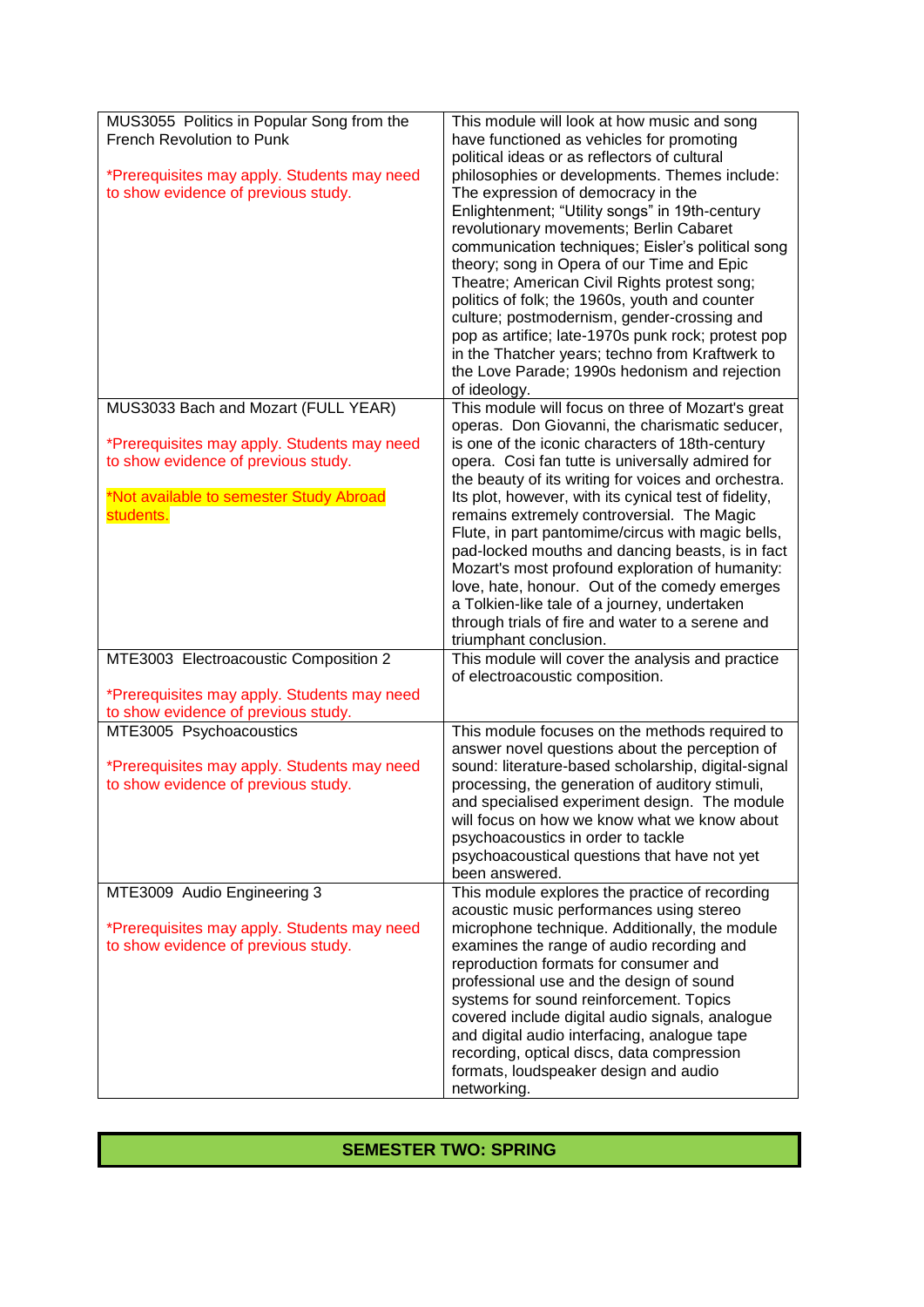| <b>Module Details</b>                   | <b>Description</b>                                                                                                                                                                                                                                                                                                                                                                                                                                                                                                                                                                                                                                                                                                                                                                                                                                                                                                                                                                                        |
|-----------------------------------------|-----------------------------------------------------------------------------------------------------------------------------------------------------------------------------------------------------------------------------------------------------------------------------------------------------------------------------------------------------------------------------------------------------------------------------------------------------------------------------------------------------------------------------------------------------------------------------------------------------------------------------------------------------------------------------------------------------------------------------------------------------------------------------------------------------------------------------------------------------------------------------------------------------------------------------------------------------------------------------------------------------------|
| <b>Level 1</b>                          |                                                                                                                                                                                                                                                                                                                                                                                                                                                                                                                                                                                                                                                                                                                                                                                                                                                                                                                                                                                                           |
| FLM1002 Intro to Film Studies 2         | This module aims to provide you with<br>knowledge and understanding of European<br>cinema and throughout emphasis is placed on<br>relating its forms, structures, and contexts to a<br>broader history of cinema, and film culture. The<br>module also explores relations between a range<br>of European films and Hollywood cinema,<br>particularly in relation to the ways in which<br>European film-makers have rejected and<br>revered the dominance of Hollywood's narrative<br>aesthetic and industrial practices. The module<br>will consolidate and develop upon work covered<br>in FLM1001.                                                                                                                                                                                                                                                                                                                                                                                                      |
| FLM1005 Introduction to Visual Studies  | This module aims to develop students' skills in<br>the analysis and critical appreciation of visual<br>texts, with particular regard to their<br>photographic, narrative forms. Throughout the<br>module emphasis will be placed on enhancing<br>skills in scholarly analysis and composition,<br>which will be examined through student<br>presentations and written assignments.                                                                                                                                                                                                                                                                                                                                                                                                                                                                                                                                                                                                                        |
| FLM1007 Editing for Film and Television | An introduction to the fundamental principles of<br>film editing and critical approaches to montage.<br>The course seeks to give students the<br>necessary core skills to develop both their<br>technical ability in non-linear editing and in<br>tandem their critical approach to theorising film<br>practice. On completion of the module the<br>student will have achieved intermediate<br>competence in digital postproduction techniques<br>and in critical approaches to picture and story<br>editing for film and television. The course<br>provides a springboard for more advanced<br>practical projects in subsequent years. The<br>module seeks to deepen students' appreciation<br>of the critical context of their work. Students<br>can explore film theory creatively;<br>demonstrating how conceptual language can<br>help them classify and clarify the production<br>workflow and offer a greater understanding on<br>how certain effects/meanings are generated by<br>their practice. |
| BCP1003 Broadcast Analysis 2            | Building on the material covered in Broadcast<br>Analysis 1, this module continues to develop the<br>foundation of academic analytical skills and<br>contextual knowledge for the BA in Broadcast<br>Production. It covers further methods of<br>analysing broadcasting and broadcast texts and<br>their role in society, in cultural life, and for the<br>individual. This provides the student with a<br>range of avenues for developing their own<br>future research as well as understanding<br>academic material. It also continues to expand<br>the student's contextual understanding of the<br>broadcast industries and a range of historical<br>and contemporary broadcast texts, factual and                                                                                                                                                                                                                                                                                                    |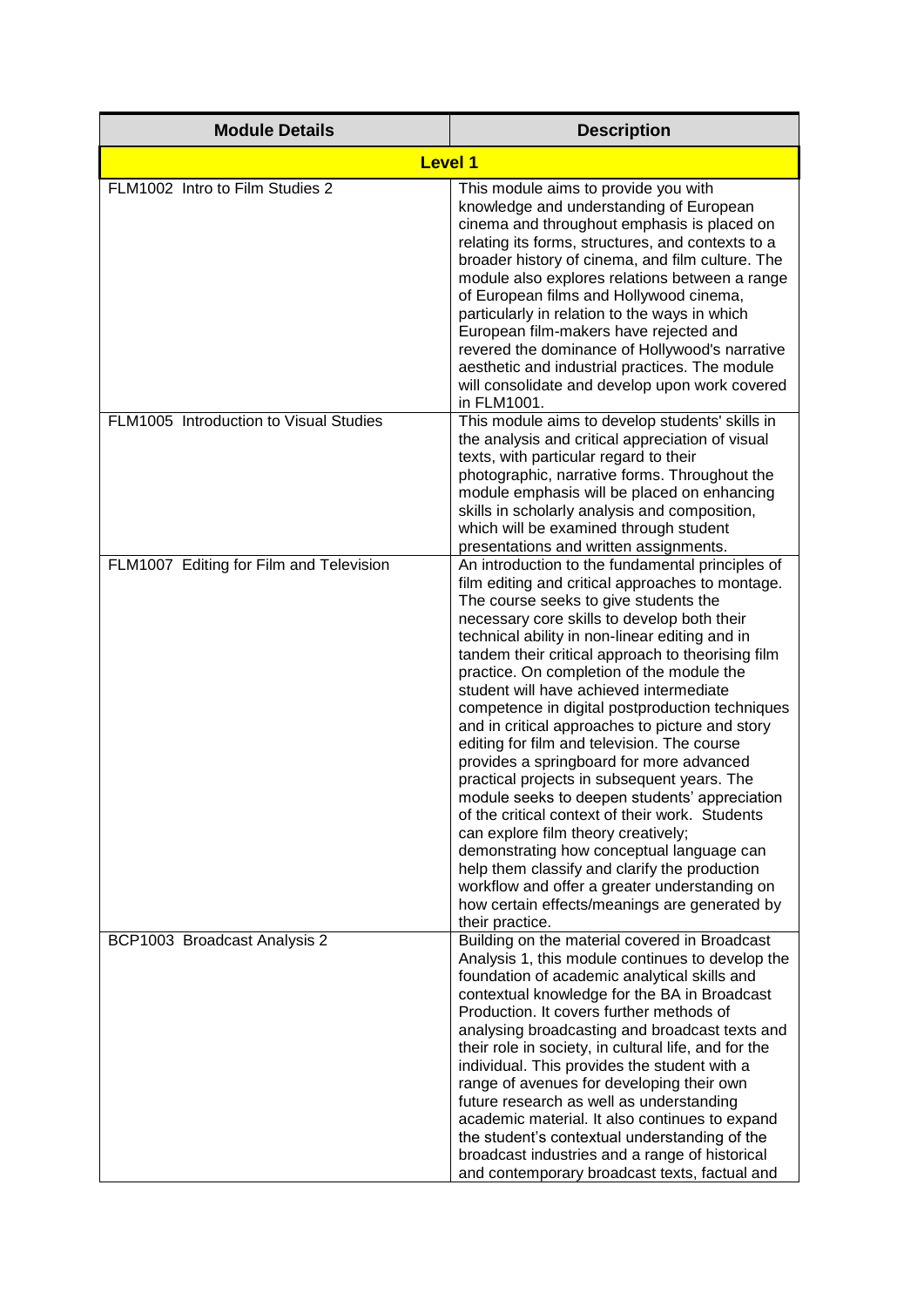|                                       | fictional, radio and television, domestic and<br>international.                                                                                                                                                                                                                                                                                                                                                                                                                                                                                                                                                                                                                                                                                                |
|---------------------------------------|----------------------------------------------------------------------------------------------------------------------------------------------------------------------------------------------------------------------------------------------------------------------------------------------------------------------------------------------------------------------------------------------------------------------------------------------------------------------------------------------------------------------------------------------------------------------------------------------------------------------------------------------------------------------------------------------------------------------------------------------------------------|
| BCP1004 Broadcast Production Skills 2 | A practice based class, designed to enhance<br>the type of skills needed in television and radio<br>production. The module follows on from<br>Broadcast Production Skills I but can be taken<br>separately with evidence of some experience in<br>the area. Students will begin to think more<br>carefully about narrative in television and radio,<br>in order to produce longer audio or video<br>packages. A solid spine of journalism is evident<br>throughout this module. Students will create<br>radio and television packages in this module,<br>whilst gaining a more advanced knowledge of<br>editorial policy (Ofcom), critical context and the<br>ethical implications of broadcasting                                                             |
|                                       | <b>Level 2</b>                                                                                                                                                                                                                                                                                                                                                                                                                                                                                                                                                                                                                                                                                                                                                 |
| FLM2015 Cinema and Modernism          | This module examines the aesthetic and<br>historical relations between Modernism and film-<br>making, particularly in relation to creative<br>interactions between cinema and other arts<br>(painting, music, poetry, architecture). The<br>module interrogates categories such as 'cinema<br>and modernism', 'modernist cinema', 'avant-<br>garde cinema', and assesses the intellectual<br>relevance and institutional function of such<br>categories and interpretative structures.<br>Although the issues and films selected relate<br>primarily to European cinema, the module<br>studies important work by experimental<br>filmmakers in the US.                                                                                                         |
| FLM2019 Introduction to Screenwriting | The module provides a 12 week introduction to<br>screenwriting. Students will develop original or<br>adapted Screen ideas through participation in a<br>series of workshops which involve input from<br>industry professionals. In these they become<br>familiar with a range of screen writing<br>approaches and work on an individual writing<br>project from initial concept and research via the<br>drafting of prose treatments and the delivery of<br>verbal pitches to producing a draft<br>script. Students will be offered a thorough<br>grounding in narrative concerns within film and<br>will explore a range of techniques for<br>developing character and dialogue. Writing for<br>experimental and documentary forms will also<br>be discussed. |
| FLM2028 Non-Fiction Film in Practice  | Students will explore documentary methods and<br>structures though practical exercises, film<br>analyses, and film production so as to develop a<br>systematic knowledge of production within the<br>non-fiction genre. They will engage in analysis<br>of selected documentary practices and outputs<br>and gain a comprehensive overview of key<br>concepts in non-fiction production, in particular<br>narrative, address, point of view, and montage<br>through discussion and making. Advanced skills                                                                                                                                                                                                                                                     |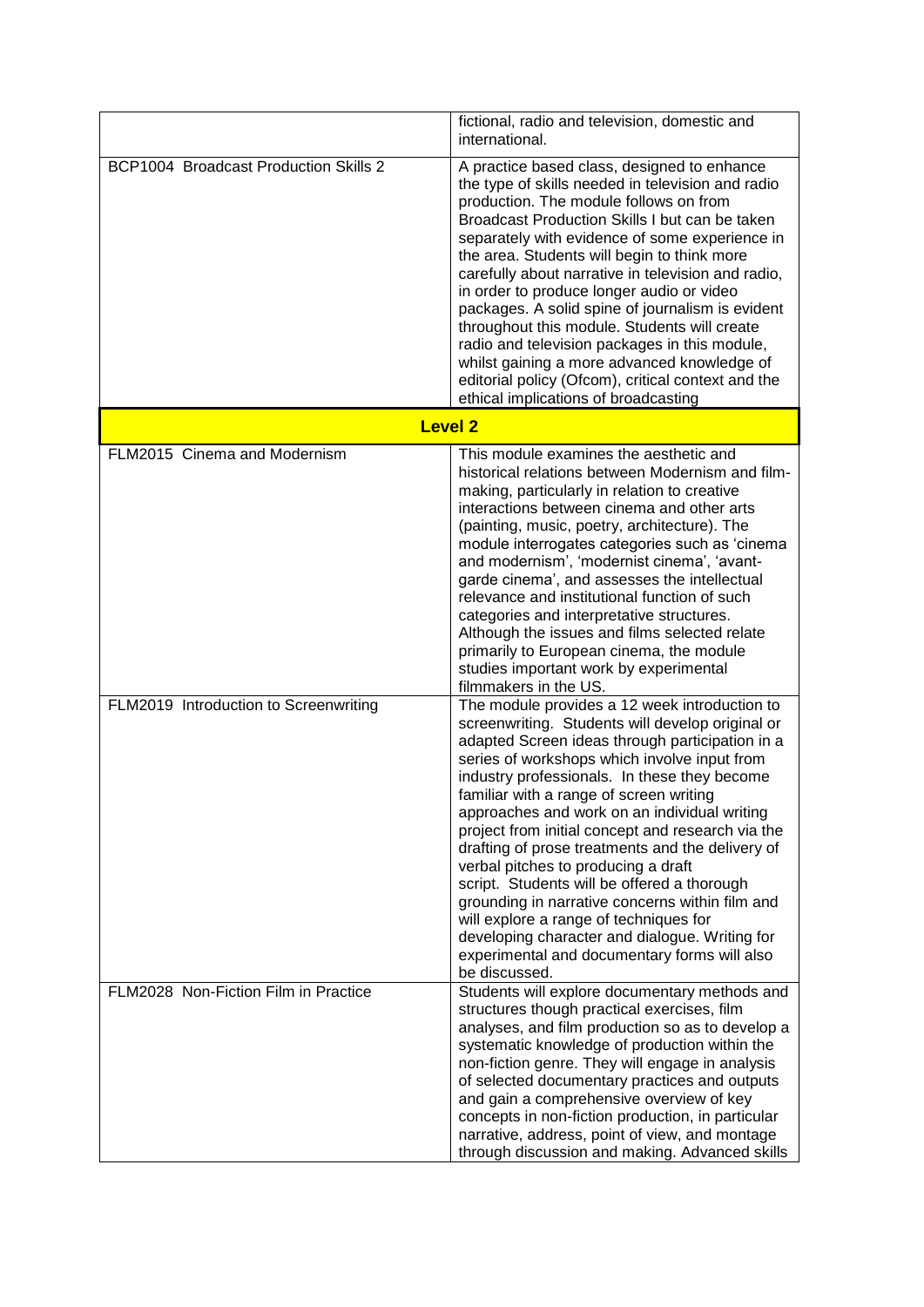|                                       | in research, planning, scripting, shooting and<br>editing will be applied to self-initiated projects.                                                                                                                                                                                                                                                                                                                                                                                                                                                                                                                                                                                                                                                                                                                                                                                                           |
|---------------------------------------|-----------------------------------------------------------------------------------------------------------------------------------------------------------------------------------------------------------------------------------------------------------------------------------------------------------------------------------------------------------------------------------------------------------------------------------------------------------------------------------------------------------------------------------------------------------------------------------------------------------------------------------------------------------------------------------------------------------------------------------------------------------------------------------------------------------------------------------------------------------------------------------------------------------------|
| MUS2050 Improvisation                 | The module explores, through practice,<br>collaborative improvisation practice, with<br>recourse, where appropriate, to exploration of<br>more individual modes of improvised conduct<br>which contribute to collaborative music making.<br>Through weekly practical playing workshops,<br>students will learn improvisation through<br>refinement of aural skills, memory skills,<br>musicianship, collaborative music making,<br>extended vocal and instrumental techniques<br>and interdisciplinary collaborations.<br>This module will focus on improving self-<br>confidence, creativity, cooperation skills, and<br>transferable performance skills.                                                                                                                                                                                                                                                      |
| MTE2004 Electroacoustic Composition 1 | This module is aimed at students who want to<br>develop core skills in sound manipulation and<br>composition practice. The module will examine<br>a range of issues in order to provide a<br>grounding in electroacoustic music.<br>The module takes a practice-based approach<br>embedded in workshop sessions introducing<br>students to repertoire, techniques and<br>strategies related to the two assessed practical<br>projects and a student led seminar<br>presentation. During the module students will be<br>introduced to techniques and strategies for<br>manipulating sound both off-line and in real-time<br>in the Max/MSP environment. Other software<br>packages (Pro Tools, Soundhack,<br>AudioSculpt/Spear) will be used for editing,<br>mixing and processing as appropriate. Students<br>will also be working with bespoke recording<br>techniques, microphones and loudspeaker<br>setups. |
| MTE2052 Music Psychology              | This module introduces key themes in music<br>psychology. These include models and<br>experimental data relating to music cognition<br>and perceptual processing; auditory<br>neuroscience and the neuropsychology of<br>music; developmental music psychology;<br>empirical and experimental studies regarding<br>the function and role of emotion in music; and<br>applications of music in therapeutic, medical<br>and commercial contexts. Additionally the<br>module provides an introduction to<br>psychological research methodology and the<br>critical-analytical thinking employed in the<br>behavioural sciences.                                                                                                                                                                                                                                                                                    |
| MUS2066 Notation and Transcription    | The course teaches the wide range of skills<br>needed to make editions of music from original<br>manuscripts and printed sources of the 15th<br>and 16th centuries. The module also includes a<br>lecture on 14th/15th/early 16th century music<br>for context. Students are taught to read early<br>handwriting, to transcribe mensural notation and<br>instrumental tablatures and to acquire facility in<br>the techniques of editing.                                                                                                                                                                                                                                                                                                                                                                                                                                                                       |